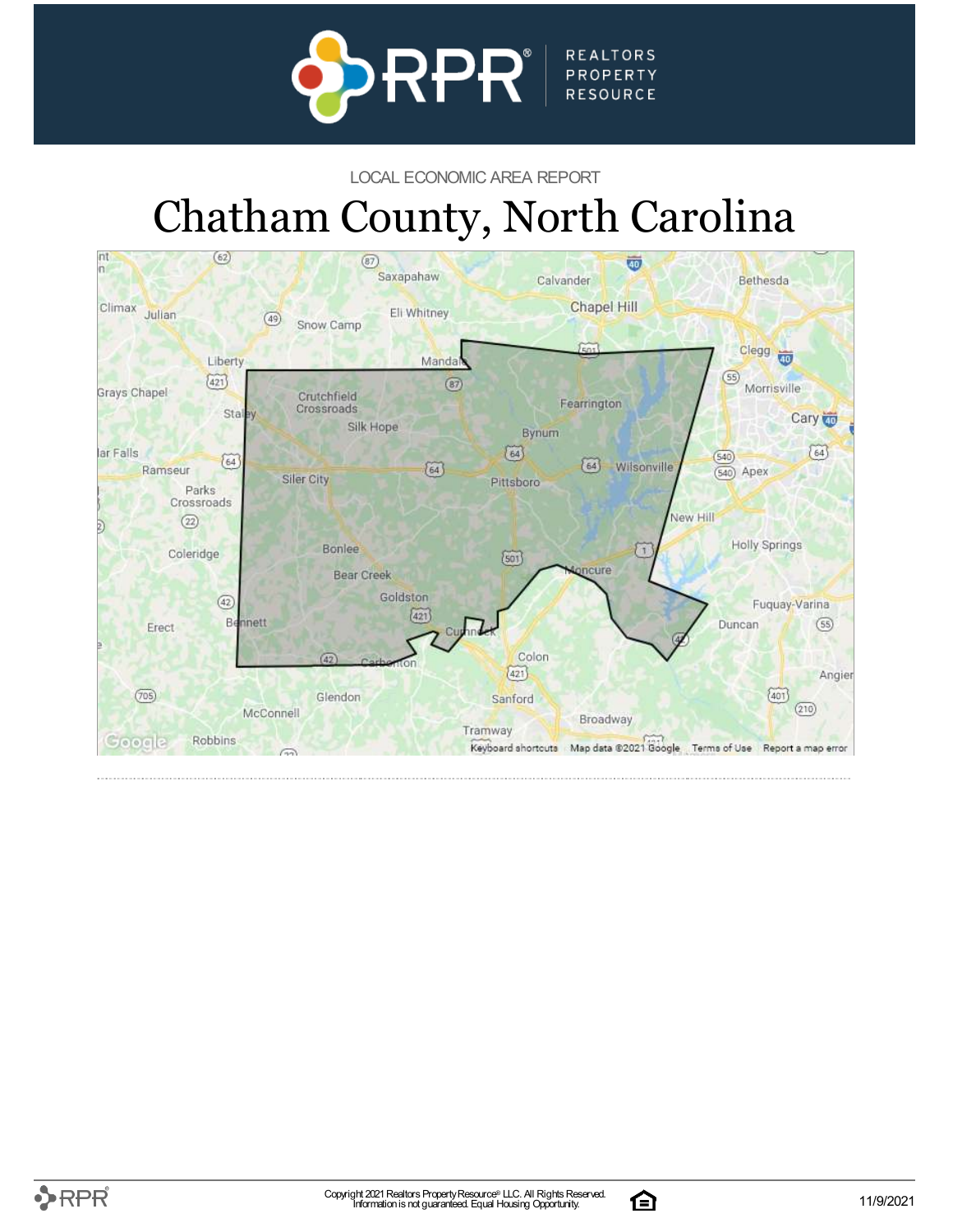

#### Criteria Used for Analysis

| Income:                 | Age:       | <b>Population Stats:</b> | Seamentation:        |
|-------------------------|------------|--------------------------|----------------------|
| Median Household Income | Median Age | <b>Total Population</b>  | 1st Dominant Seament |
| \$62,684                | 46.4       | 76,966                   | <b>Exurbanites</b>   |

#### Consumer Segmentation

Life Mode Urbanization

**What are the people like that live in this area?** Affluent Estates married couples

Established wealth-educated, well-travelled

**Where do people like this usually live?**

Suburban Periphery Affluence in the suburbs, married couple-families, longer commutes

| <b>Top Tapestry</b><br><b>Segments</b> | <b>Exurbanites</b>                                                          | In Style                                                                          | <b>Golden Years</b>                                                             | <b>Green Acres</b>                                                                     | <b>The Great</b><br><b>Outdoors</b>                       |
|----------------------------------------|-----------------------------------------------------------------------------|-----------------------------------------------------------------------------------|---------------------------------------------------------------------------------|----------------------------------------------------------------------------------------|-----------------------------------------------------------|
| % of Households                        | 4,537 (14.5%)                                                               | 4,368 (14.0%)                                                                     | 3,316 (10.6%)                                                                   | 2,831 (9.1%)                                                                           | 2,816 (9.0%)                                              |
| <b>Lifestyle Group</b>                 | <b>Affluent Estates</b>                                                     | GenXurban                                                                         | <b>Senior Styles</b>                                                            | Cozy Country Living                                                                    | Cozy Country Living                                       |
| <b>Urbanization Group</b>              | Suburban Periphery                                                          | Metro Cities                                                                      | Suburban Periphery                                                              | Rural                                                                                  | Rural                                                     |
| <b>Residence Type</b>                  | Single Family                                                               | Single Family                                                                     | Multi-Units, Single<br>Family                                                   | Single Family                                                                          | Single Family                                             |
| <b>Household Type</b>                  | <b>Married Couples</b>                                                      | <b>Married Couples</b><br><b>Without Kids</b>                                     | Singles                                                                         | <b>Married Couples</b>                                                                 | <b>Married Couples</b>                                    |
| Average Household Size                 | 2.48                                                                        | 2.33                                                                              | 2.05                                                                            | 2.69                                                                                   | 2.43                                                      |
| <b>Median Age</b>                      | 49.6                                                                        | 41.1                                                                              | 51                                                                              | 43                                                                                     | 46.3                                                      |
| Diversity Index                        | 32.6                                                                        | 36.9                                                                              | 40.6                                                                            | 24                                                                                     | 33.7                                                      |
| <b>Median Household Income</b>         | \$98,000                                                                    | \$66,000                                                                          | \$61,000                                                                        | \$72,000                                                                               | \$53,000                                                  |
| <b>Median Net Worth</b>                | \$451,000                                                                   | \$128,000                                                                         | \$140,000                                                                       | \$226,000                                                                              | \$124,000                                                 |
| <b>Median Home Value</b>               | \$346.000                                                                   | \$214.000                                                                         | \$283,000                                                                       | \$197.000                                                                              | \$189,000                                                 |
| <b>Homeownership</b>                   | 85.4 %                                                                      | 68.8%                                                                             | 63.7%                                                                           | 86.7%                                                                                  | 78.1%                                                     |
| <b>Employment</b>                      | Professional or<br>Management                                               | Professional or<br>Management                                                     | Professional or<br>Services                                                     | Professional or<br>Management                                                          | Professional or<br>Services                               |
| <b>Education</b>                       | College Degree                                                              | College Degree                                                                    | College Degree                                                                  | College Degree                                                                         | College Degree                                            |
| <b>Preferred Activities</b>            | Contract for home care<br>services. Prefer<br>natural, organic<br>products. | Support arts, concerts,<br>theaters, museums<br>. Use coupons, mobile<br>coupons. | Travel overseas<br>frequently. Shop, pay<br>bills, track investments<br>online. | Are member of<br>veterans' club,<br>fratemal order. Do<br>home improvement<br>projects | Might invest in real<br>estate . Own pet dogs<br>or cats. |
| <b>Financial</b>                       | Invest actively; use<br>financial planners                                  | Hold retirement<br>savings, insurance<br>policies                                 | Manage portfolios of<br>CDs, stocks                                             | Bank, pay bills online                                                                 | Belong to AARP,<br>veterans' clubs                        |
| Media                                  | Support public<br>TV/radio                                                  | Carry, use smartphones                                                            | Watch cable TV; read<br>newspapers                                              | Watch TV by satellite                                                                  | Watch CMT, History<br>Channel, Fox News                   |
| Vehicle                                | Choose late-model<br>luxury cars, SUVs                                      | Own late-model SUVs<br>or trucks                                                  | Prefer late-model<br>vehicle                                                    | Own truck/SUV                                                                          | Own 4-wheel drive<br>trucks                               |

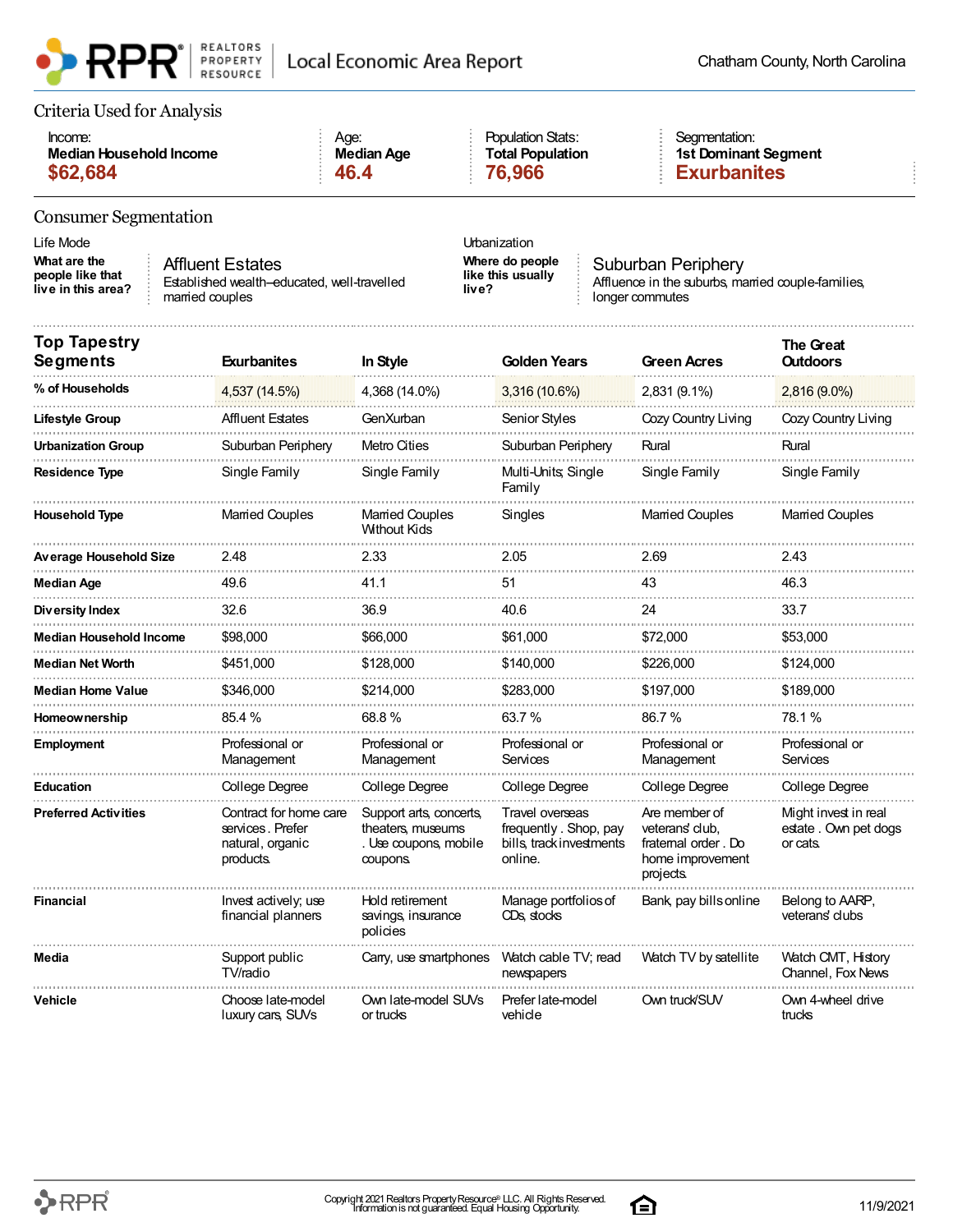### About this segment **Exurbanites**

This is the

#1

dominant segment for this area

In this area 14.5%

of households fall into this segment

In the United States

### 1.9%

#### of households fall into this segment

#### An overview of who makes up this segment across the United States

#### Who We Are

Exurbanites residents are approaching retirement but showing few signs of slowing down. They are active in their communities, generous in their donations, and seasoned travelers. They take advantage of their proximity to large metropolitan centers to support the arts, but prefer a more expansive home style in less crowded neighborhoods. They have cultivated a lifestyle that is both affluent and urbane.

#### Our Neighborhood

- Established neighborhoods (most built  $\bullet$ between 1970 and 1990) found in the suburban periphery of large metropolitan markets.
- A larger market of empty nesters, married couples with no children; average household size is 2.48.
- Primarily single-family homes with a high median value of \$346,000, most still carrying mortgages
- Higher vacancy rate at 9%.

#### Socioeconomic Traits

- Residents are college educated; more than half have a bachelor's degree or higher; almost 80% have some college education.
- This labor force is beginning to retire. One in three households currently receive Social Security or retirement income. Labor force participation has declined to less than 60%.
- Unemployment remains low at 5.5%; more of the residents prefer self-employment or working from home.
- Consumers are more interested in quality than cost. They take pride in their homes and foster a sense of personal style.
- Exurbanites residents are well connected, using the Internet for everything from shopping to managing their finances.
- Sociable and hardworking, they still find time to stay physically fit.

#### Market Profile

- Exurbanites residents' preferred vehicles are late-model luxury cars or SUVs.
- They are active supporters of the arts and public television/radio.
- Attentive to ingredients, they prefer natural or organic products.
- Gardening and home improvement are priorities, but they also use a number of services, from home care and maintenance to personal care.
- Financially active with wide-ranging investments, these investors rely on financial planners, extensive reading and the Internet to handle their money.



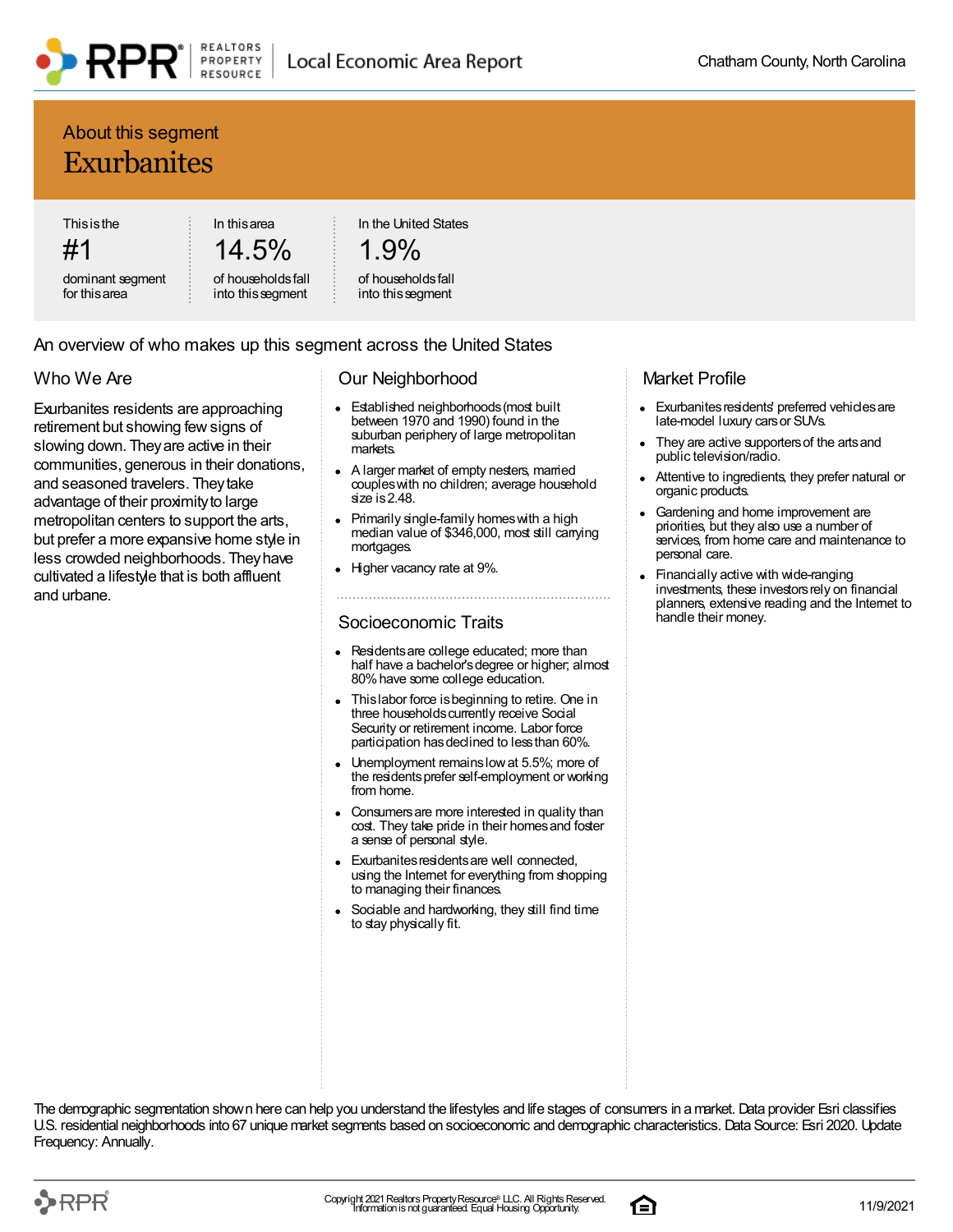### About this segment In Style

This is the

#2 dominant segment for this area

14.0% of households fall

into this segment

In this area

PROPERTY

RESOURCE

In the United States

```
2.2\%
```
of households fall into this segment

### An overview of who makes up this segment across the United States

### Who We Are

In Style denizens embrace an urbane lifestyle that includes support of the arts, travel and extensive reading. They are connected and make full use of the advantages of mobile devices. Professional couples or single households without children, they have the time to focus on their homes and their interests. The population is slightly older and already planning for their retirement.

#### Our Neighborhood

- City dwellers of large metropolitan areas.
- Married couples, primarily with no children or single households; average household size at 2.33.
- Home ownership average at 69%; more than half, 51%, mortgaged.
- Primarily single-family homes, in older neighborhoods (built before 1980), with a mix of town homes and smaller (5-19 units) apartment buildings.
- Median home value at \$213,500.
- Vacant housing units at 8.8%.

#### Socioeconomic Traits

- College educated: 46% are graduates; 75% with some college education.
- Low unemployment is at 5.6%; higher labor force participation rate is at 68% with proportionately more two-worker households.
- Median household income of \$65,600 reveals an affluent market with income supplemented by investments and a substantial net worth.
- Connected and knowledgeable, they carry smartphones and use many of the features.
- Attentive to price, they use coupons, especially mobile coupons.

#### Market Profile

- Partial to late model SUVs or trucks.
- Homes integral part of their style; invest in  $\bullet$ home remodeling/maintenance, DIY or contractors; housekeeping hired.
- Prefer organic foods, including growing their own vegetables.
- Financially active, from a variety of investments to home equity lines of credit.
- Meticulous planners, both well insured and well invested in retirement savings.
- Generous with support of various charities and causes.
- Actively support the arts, theater, concerts and museums.

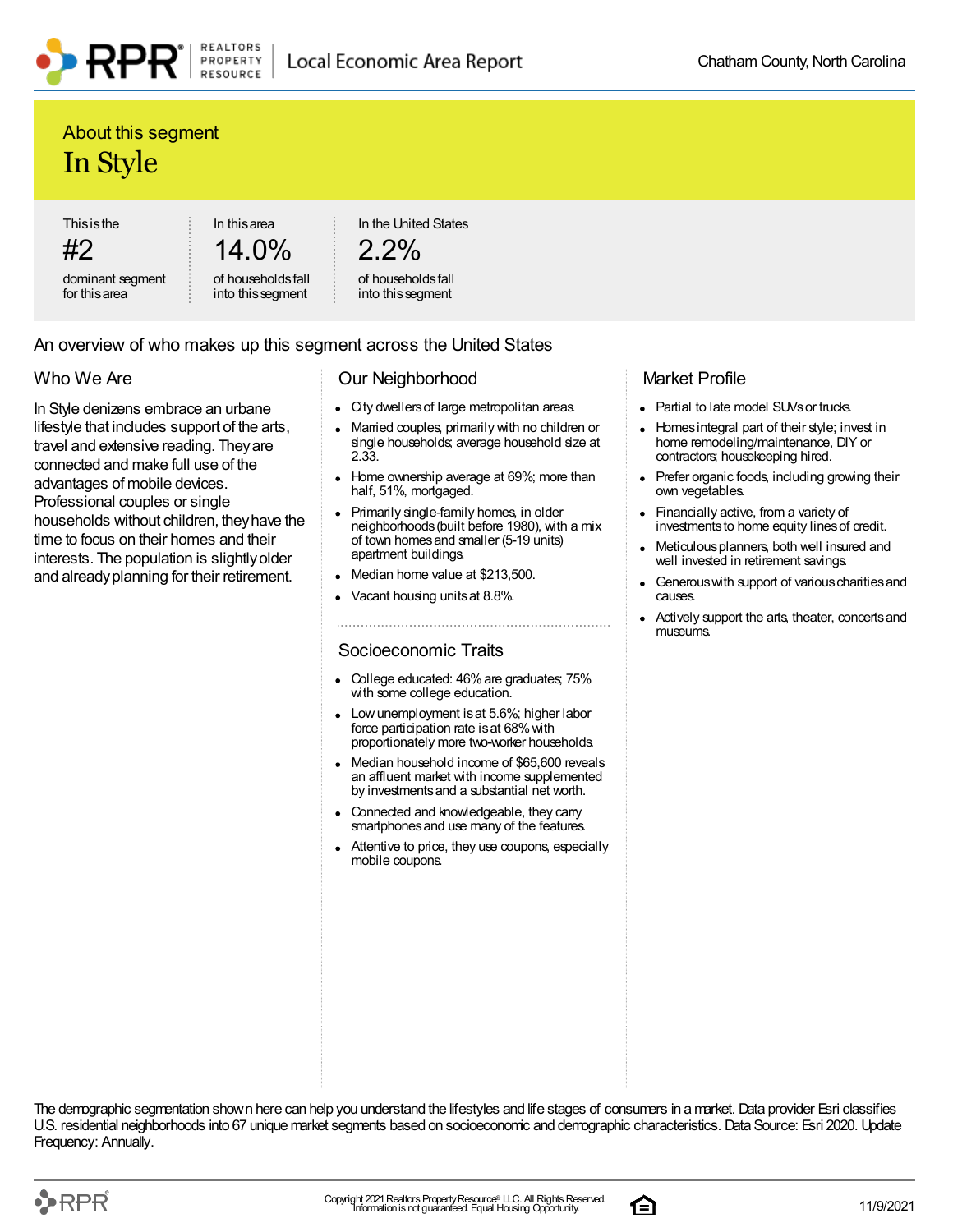### About this segment Golden Years

This is the

#3 dominant segment 10.6%

In this area

In the United States

```
1.3%
```
for this area

of households fall into this segment

of households fall into this segment

#### An overview of who makes up this segment across the United States

#### Who We Are

Golden Years residents are independent, active seniors nearing the end of their careers or already in retirement. This market is primarily singles living alone or empty nesters. Those still active in the labor force are employed in professional occupations; however, these consumers are actively pursuing a variety of leisure interests--travel, sports, dining out, museums and concerts. They are involved, focused on physical fitness and enjoying their lives. This market is smaller, but growing, and financially secure.

#### Our Neighborhood

- This older market has a median age of 51 years and a disproportionate share (nearly 30%) of residents aged 65 years or older.
- Single-person households (over 40%) and married-couple families with no children (onethird) dominate these neighborhoods; average household size is low at 2.05.
- Most of the housing was built after 1970; approximately 43% of householders live in single-family homes and 42% in multi-unit dwellings.
- These neighborhoods are found in large metropolitan areas, outside central cities, scattered across the U.S.

#### Socioeconomic Traits

- Golden Years residents are well educated-- 20% have graduate or professional degrees, 26% have bachelor's degrees, and 26% have some college credits.
- Unemployment is low at 7%, but so is labor force participation at 55%, due to residents reaching retirement.
- Median household income is higher in this market, more than \$61,000. Although wages still provide income to 2 out of 3 households, earned income is available from investments, Social Security benefits and retirement income.
- These consumers are well connected: Internet access is used for everything from shopping or paying bills to monitoring investments and entertainment.
- They are generous supporters of the arts and charitable organizations.
- They keep their landlines and view cell phones more as a convenience.

#### Market Profile

- Avid readers, they regularly read daily newspapers, particularly the Sunday edition.
- They subscribe to cable TV; news and sports programs are popular as well as on-demand movies.
- They use professional services to maintain their homes inside and out and minimize their chores.
- Leisure time is spent on sports (tennis, golf, boating and fishing) or simple exercise like walking.
- Good health is a priority; they believe in healthy eating, coupled with vitamins and dietary supplements.
- Active social lives include travel, especially abroad, plus going to concerts and museums.
- Residents maintain actively managed financial portfolios that include a range of instruments such as common stock and certificates of deposit (more than six months).



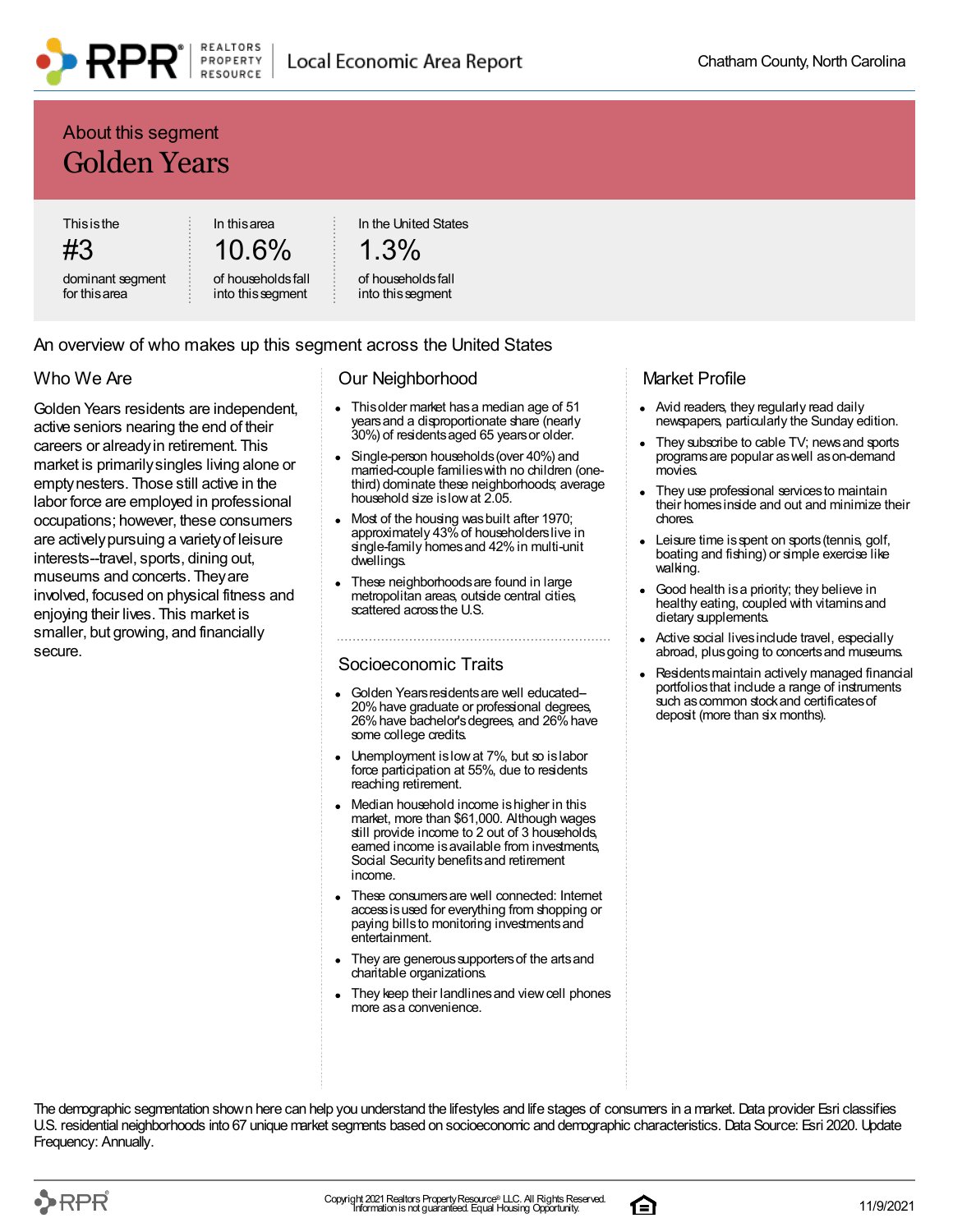### About this segment Green Acres

This is the #4

dominant segment for this area

9.1% of households fall

into this segment

In this area

In the United States

### 3.2%

#### of households fall into this segment

#### An overview of who makes up this segment across the United States

#### Who We Are

The Green Acres lifestyle features country living and self-reliance. They are avid do-ityourselfers, maintaining and remodeling their homes, with all the necessary power tools to accomplish the jobs. Gardening, especially growing vegetables, is also a priority, again with the right tools, tillers, tractors and riding mowers. Outdoor living also features a variety of sports: hunting and fishing, motorcycling, hiking and camping, and even golf. Self-described conservatives, residents of Green Acres remain pessimistic about the near future yet are heavily invested in it.

#### Our Neighborhood

- Rural enclaves in metropolitan areas, primarily (not exclusively) older homes with acreage; new housing growth in
- the past 10 years.
- Single-family, owner-occupied housing, with a median value of \$197,000.
- An older market, primarily married couples, most with no children.

#### Socioeconomic Traits

- Education: 60% are college educated.
- Unemployment is low at 6%; labor force participation rate is high at 67.4%.
- Income is derived not only from wages and salaries but also from self-employment (more than 15% of households), investments (30% of households), and increasingly, from retirement.
- They are cautious consumers with a focus on quality and durability.
- Comfortable with technology, more as a tool than a trend: banking or paying bills online is convenient; but the Internet is not viewed as entertainment.
- Economic outlook is professed as pessimistic, but consumers are comfortable with debt, primarily as home and auto loans, and investments.

#### Market Profile

- Purchasing choices reflect Green Acres' residents country life, including a variety of vehicles from trucks and SUVs to ATVs and motorcycles, preferably late model.
- Homeowners favor DIY home improvement projects and gardening.
- Media of choice are provided by satellite service, radio and television, also with an emphasis on country and home and garden.
- Green Acres residents pursue physical fitness vigorously, from working out on home exercise equipment to playing a variety of sports.
- Residents are active in their communities and a variety of social organizations, from fraternal orders to veterans' clubs.



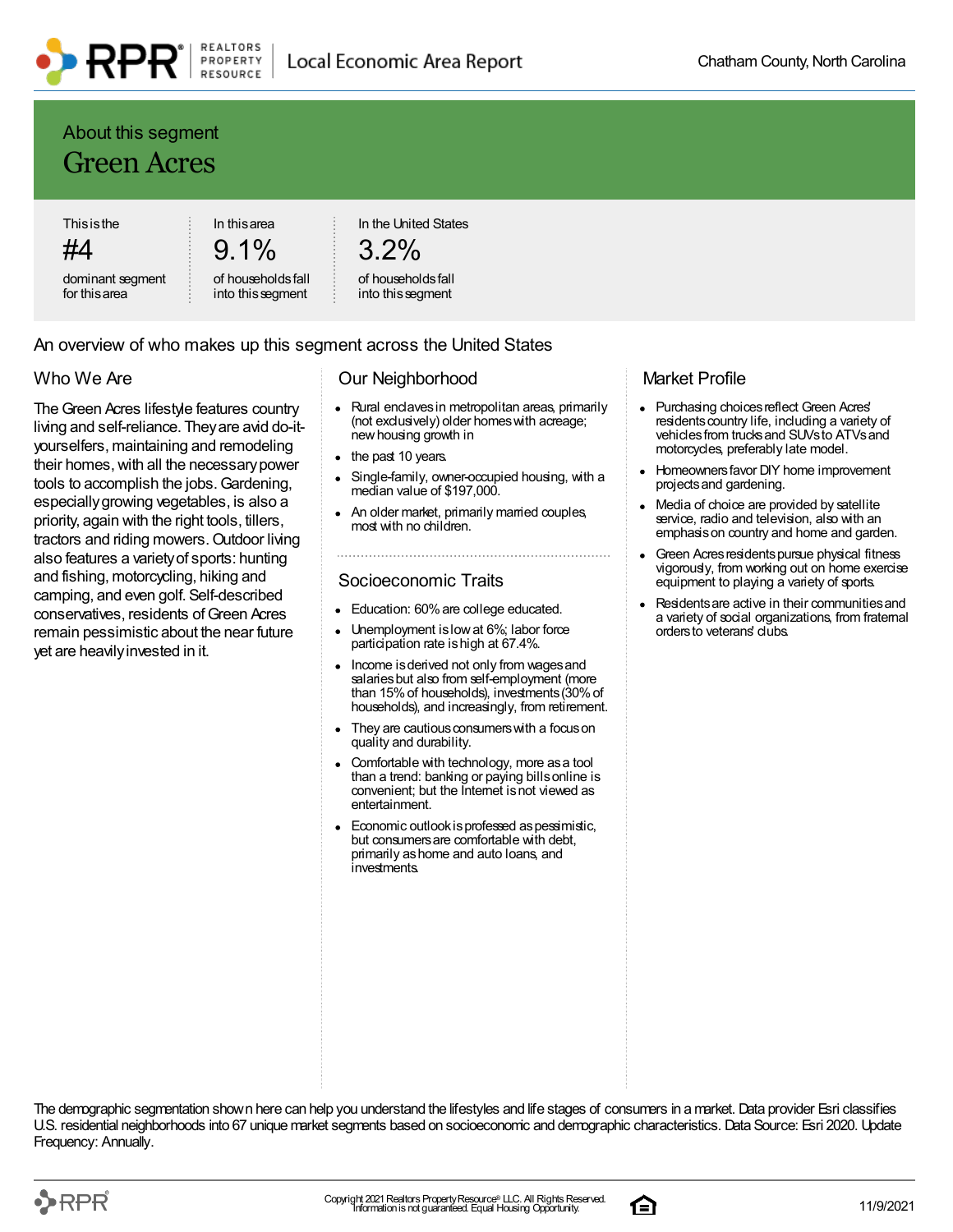### About this segment The Great Outdoors

This is the

#5

dominant segment for this area

9.0% of households fall

into this segment

In this area

In the United States

### $1.5\%$

#### of households fall into this segment

#### An overview of who makes up this segment across the United States

#### Who We Are

Neighborhoods in The Great Outdoors segment are found in pastoral settings throughout the United States. Consumers are educated empty nesters living an active but modest lifestyle. Their focus is land. They are more likely to invest in real estate or a vacation home than stocks. They are active gardeners and partial to homegrown and home-cooked meals. Although retirement beckons, most of these residents still work, with incomes slightly above the U.S. level.

#### Our Neighborhood

- More than 55% of households are marriedcouple families; 36% are couples with no children living at home.
- Average household size is slightly smaller at 2.43.
- Typical of areas with rustic appeal, the housing inventory features single-family homes (76%) and mobile homes (16%); a significant inventory of seasonal housing is available.
- Residents live in small towns and rural communities throughout the West, South and Northeast regions of the country.
- More than half of all homes were constructed between 1970 and 2000.
- Most households have one or two vehicles; average travel time to work is slightly higher (28 minutes) despite a disproportionate number that work from home.

#### Socioeconomic Traits

- Nearly 60% have attended college or hold a degree.
- Unemployment is lower at 8%, but so is labor force participation at 60%.
- Typical of neighborhoods with older residents, income from retirement and Social Security is common, but residents also derive income from self-employment and investments.
- Residents are very do-it-yourself oriented and cost conscious.
- Many service their own autos, work on home improvement and remodeling projects, and maintain their own yards.
- They prefer domestic travel to trips abroad.

#### Market Profile

- Satellite dishes and riding lawn mowers are  $\bullet$ familiar sights in these rural settings, along with multiple vehicles; four-wheel drive trucks are popular, too.
- Residents are members of AARP and veterans' clubs and support various civic causes.
- Technology is not central in their lives: light use of Internet connectivity for shopping and entertainment.
- Most households have pets-dogs or cats.
- Television channels such as CMT, History, and Fox News are popular.
- They enjoy outdoor activities such as hiking, hunting, fishing and boating.



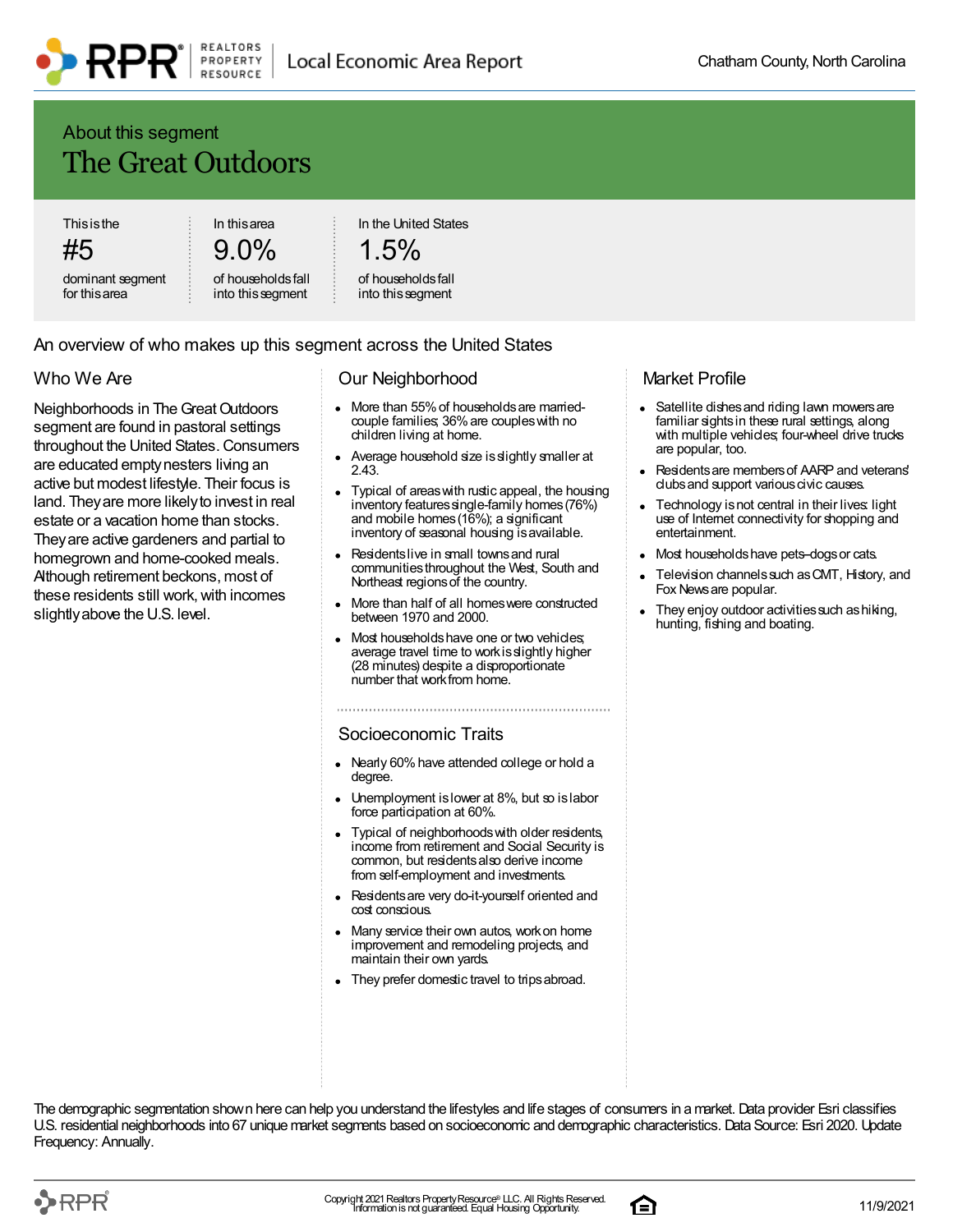

### Chatham County, North Carolina: Population Comparison

| <b>Total Population</b>                                                           | <b>Chatham County</b> | 76,966      |
|-----------------------------------------------------------------------------------|-----------------------|-------------|
|                                                                                   |                       |             |
| This chart shows the total population in<br>an area, compared with other          |                       | 84,401      |
| geographies.                                                                      | North Carolina        | 10,609,155  |
| Data Source: U.S. Census American<br>Community Survey via Esri, 2020              |                       | 11,226,048  |
| <b>Update Frequency: Annually</b>                                                 | <b>USA</b>            | 330,589,591 |
|                                                                                   |                       | 343,570,835 |
| 2020<br>2025 (Projected)                                                          |                       |             |
|                                                                                   |                       |             |
|                                                                                   |                       |             |
| <b>Population Density</b>                                                         | <b>Chatham County</b> | 108.6       |
| This chart shows the number of people                                             |                       | 119.0       |
| per square mile in an area, compared<br>with other geographies.                   | North Carolina        | 201.4       |
| Data Source: U.S. Census American                                                 |                       | 213.1       |
| Community Survey via Esri, 2020                                                   | <b>USA</b>            | 91.0        |
| <b>Update Frequency: Annually</b>                                                 |                       | 94.6        |
| 2020                                                                              |                       |             |
| 2025 (Projected)                                                                  |                       |             |
|                                                                                   |                       |             |
|                                                                                   |                       |             |
| Population Change Since 2010                                                      | <b>Chatham County</b> | 21.20%      |
| This chart shows the percentage change                                            |                       | 9.66%       |
| in area's population from 2010 to 2020,<br>compared with other geographies.       | North Carolina        | 11.26%      |
| Data Source: U.S. Census American                                                 |                       | 5.81%       |
| Community Survey via Esri, 2020                                                   | <b>USA</b>            | 7.66%       |
| <b>Update Frequency: Annually</b>                                                 |                       | 3.93%       |
| 2020                                                                              |                       |             |
| 2025 (Projected)                                                                  |                       |             |
|                                                                                   |                       |             |
| <b>Total Daytime Population</b>                                                   | <b>Chatham County</b> | 63,229      |
|                                                                                   | North Carolina        | 10,566,228  |
| This chart shows the number of people<br>who are present in an area during normal | USA                   | 328,656,849 |
| business hours, including workers, and<br>compares that population to other       |                       |             |
| geographies. Daytime population is in                                             |                       |             |
| contrast to the "resident" population<br>present during evening and nighttime     |                       |             |
| hours.                                                                            |                       |             |
| Data Source: U.S. Census American                                                 |                       |             |
| Community Survey via Esri, 2020<br><b>Update Frequency: Annually</b>              |                       |             |
|                                                                                   |                       |             |
| Chatham County                                                                    |                       |             |
|                                                                                   |                       |             |

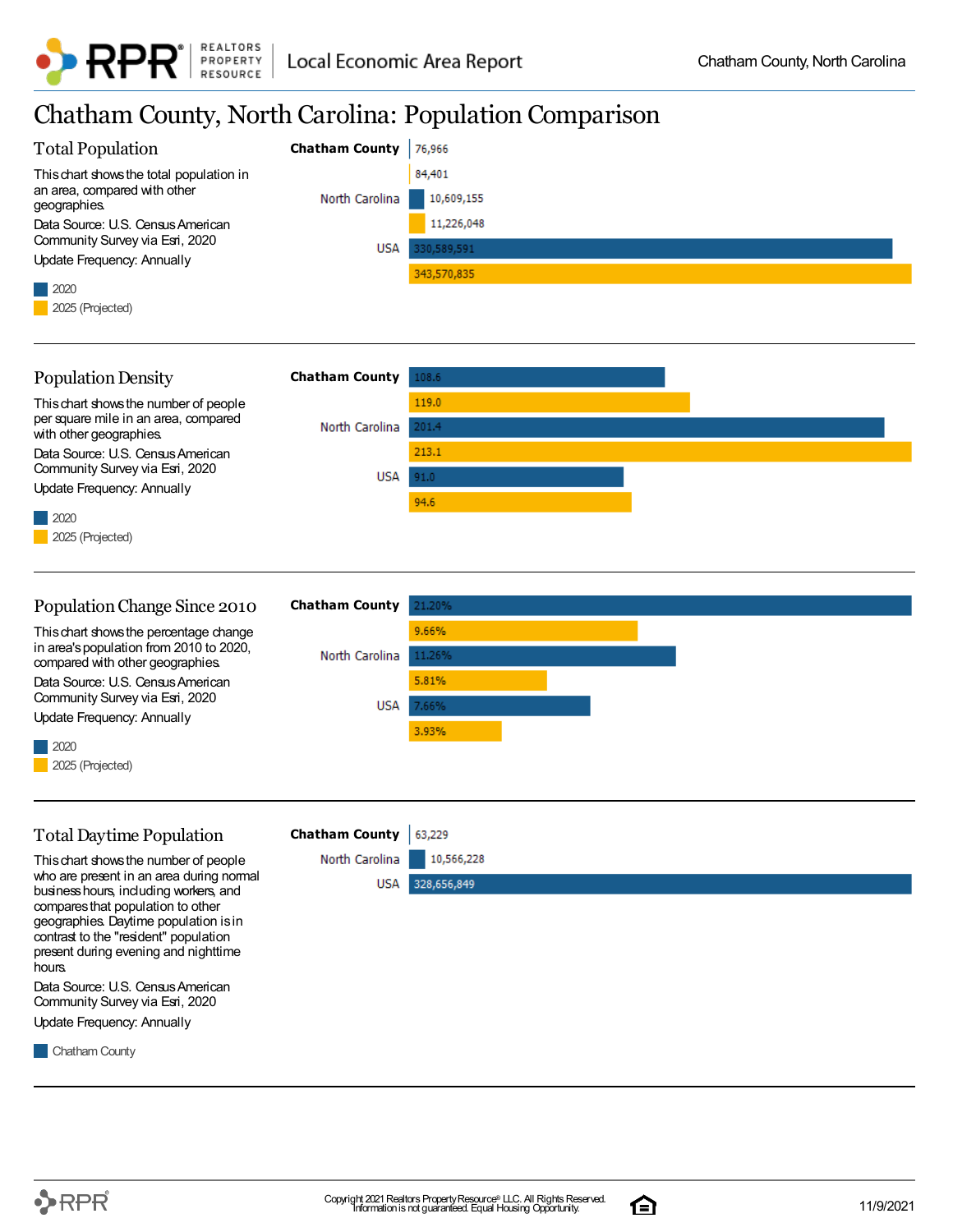

| Daytime Population Density                                                                                                                                                                                                                                                                                  | <b>Chatham County</b> | 89.2          |  |
|-------------------------------------------------------------------------------------------------------------------------------------------------------------------------------------------------------------------------------------------------------------------------------------------------------------|-----------------------|---------------|--|
| This chart shows the number people who<br>are present in an area during normal<br>business hours, including workers, per<br>square mile in an area, compared with<br>other geographies. Daytime population is<br>in contrast to the "resident" population<br>present during evening and nighttime<br>hours. | North Carolina<br>USA | 200.6<br>90.5 |  |
| Data Source: U.S. Census American<br>Community Survey via Esri, 2020<br>Update Frequency: Annually<br>Chatham County                                                                                                                                                                                        |                       |               |  |

| Average Household Size                               | <b>Chatham County</b>                                                      | 2.44 |
|------------------------------------------------------|----------------------------------------------------------------------------|------|
| This chart shows the average household               |                                                                            | 2.44 |
| size in an area, compared with other<br>geographies. | North Carolina                                                             | 2.49 |
| Data Source: U.S. Census American                    |                                                                            | 2.49 |
| Community Survey via Esri, 2020                      | USA                                                                        | 2.59 |
| Update Frequency: Annually                           |                                                                            | 2.60 |
| 2020                                                 |                                                                            |      |
| 2025 (Projected)                                     |                                                                            |      |
|                                                      |                                                                            |      |
| Dopulation Living in Family                          | $Chathom$ County $\left  \begin{array}{cc} c & 700 \\ \end{array} \right $ |      |



Update Frequency: Annually



| Female / Male Ratio                                   | <b>Chatham County</b> | 51.5% | 48.5% |
|-------------------------------------------------------|-----------------------|-------|-------|
| This chart shows the ratio of females to              |                       | 51.4% | 48.6% |
| males in an area, compared with other<br>geographies. | North Carolina        | 51.0% | 49.0% |
| Data Source: U.S. Census American                     |                       | 51.0% | 49.0% |
| Community Survey via Esri, 2020                       | <b>USA</b>            | 50.8% | 49.2% |
| Update Frequency: Annually                            |                       | 50.7% | 49.3% |
| Women 2020                                            |                       |       |       |
| Men 2020                                              |                       |       |       |
| Women 2025 (Projected)                                |                       |       |       |
| Men 2025 (Projected)                                  |                       |       |       |

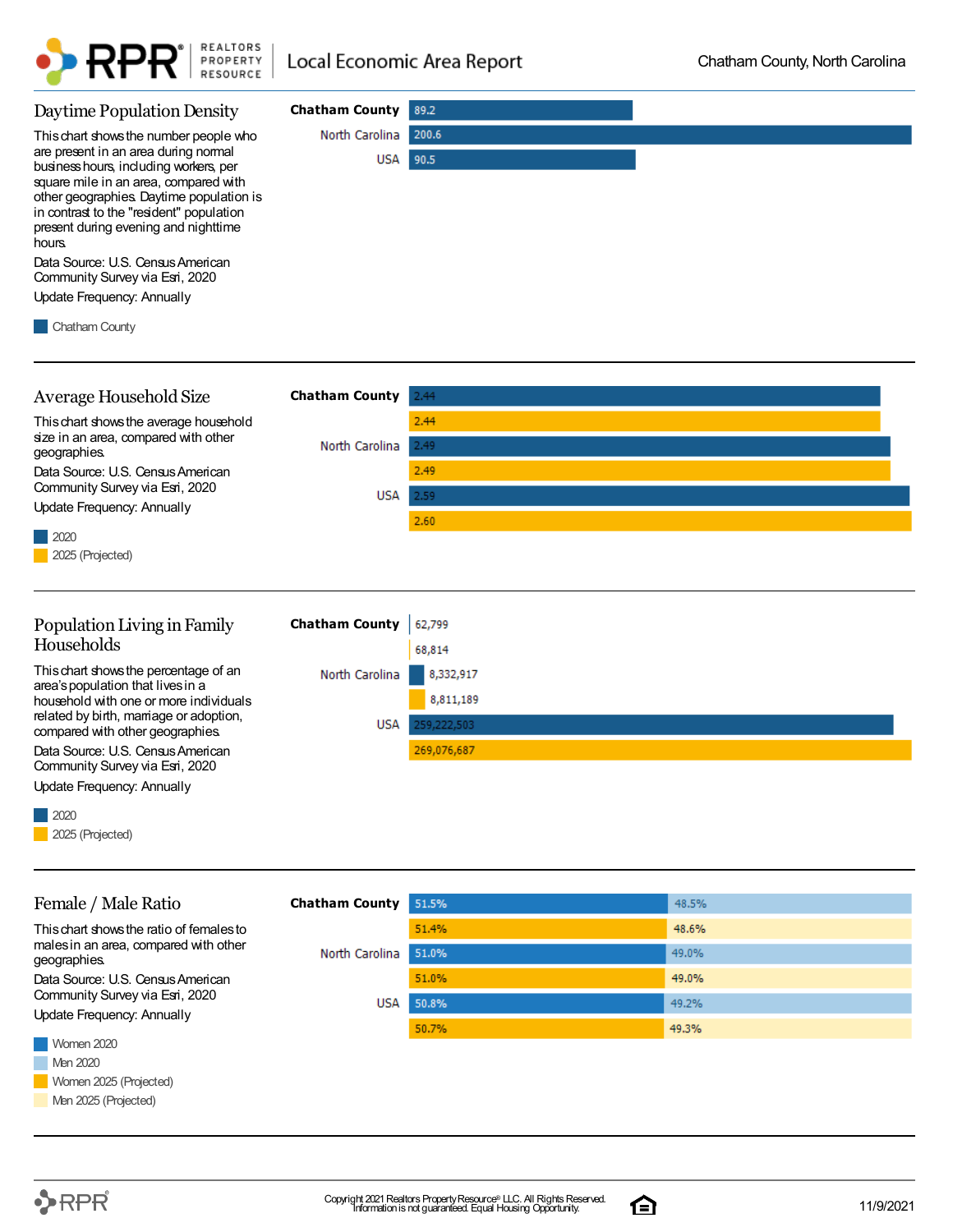

### Chatham County, North Carolina: Age Comparison



#### Population by Age

This chart breaks down the population of an area by age group. Data Source: U.S. Census American Community Survey via Esri, 2020 Update Frequency: Annually

2020 2025 (Projected)



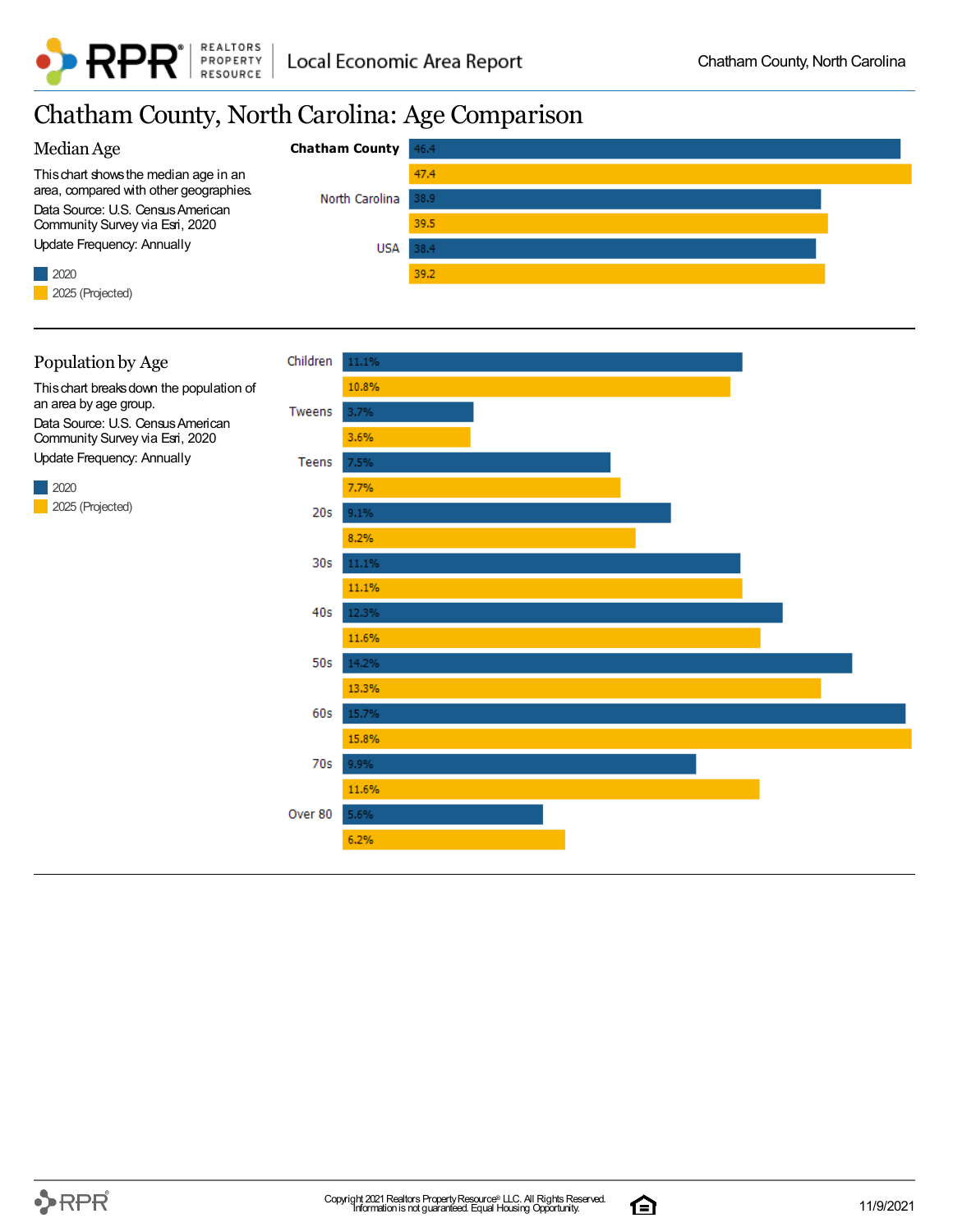

### Chatham County, North Carolina: Marital Status Comparison

|                                                                                                              |                       | T.             |  |
|--------------------------------------------------------------------------------------------------------------|-----------------------|----------------|--|
| Married / Unmarried Adults                                                                                   | <b>Chatham County</b> | 59.5%<br>40.5% |  |
| Ratio                                                                                                        | North Carolina        | 48.6%<br>51.4% |  |
| This chart shows the ratio of married to<br>unmarried adults in an area, compared<br>with other geographies. | USA                   | 49.7%<br>50.3% |  |
| Data Source: U.S. Census American<br>Community Survey via Esri, 2020                                         |                       |                |  |
| <b>Update Frequency: Annually</b>                                                                            |                       |                |  |
| Married<br>Unmarried                                                                                         |                       |                |  |
| Married                                                                                                      | <b>Chatham County</b> | 59.5%          |  |
| This chart shows the number of people in                                                                     | North Carolina        | 51.4%          |  |
| an area who are married, compared with<br>other geographies.                                                 | USA                   | 49.7%          |  |
| Data Source: U.S. Census American<br>Community Survey via Esri, 2020                                         |                       |                |  |
| <b>Update Frequency: Annually</b>                                                                            |                       |                |  |
| Never Married                                                                                                | <b>Chatham County</b> | 23.7%          |  |
| This chart shows the number of people in                                                                     | North Carolina        | 31.8%          |  |
| an area who have never been married,<br>compared with other geographies.                                     | USA                   | 33.7%          |  |
| Data Source: U.S. Census American<br>Community Survey via Esri, 2020                                         |                       |                |  |
| <b>Update Frequency: Annually</b>                                                                            |                       |                |  |
| Widowed                                                                                                      | <b>Chatham County</b> | 7.6%           |  |
| This chart shows the number of people in                                                                     | North Carolina        | 5.8%           |  |
| an area who are widowed, compared<br>with other geographies.                                                 |                       | USA 5.7%       |  |
| Data Source: U.S. Census American<br>Community Survey via Esri, 2020                                         |                       |                |  |
| <b>Update Frequency: Annually</b>                                                                            |                       |                |  |
| Divorced                                                                                                     | <b>Chatham County</b> | 9.2%           |  |
| This chart shows the number of people in                                                                     | North Carolina        | 10.9%          |  |
| an area who are divorced, compared with<br>other geographies.                                                | USA                   | 10.8%          |  |
| Data Source: U.S. Census American<br>Community Survey via Esri, 2020                                         |                       |                |  |
| <b>Update Frequency: Annually</b>                                                                            |                       |                |  |

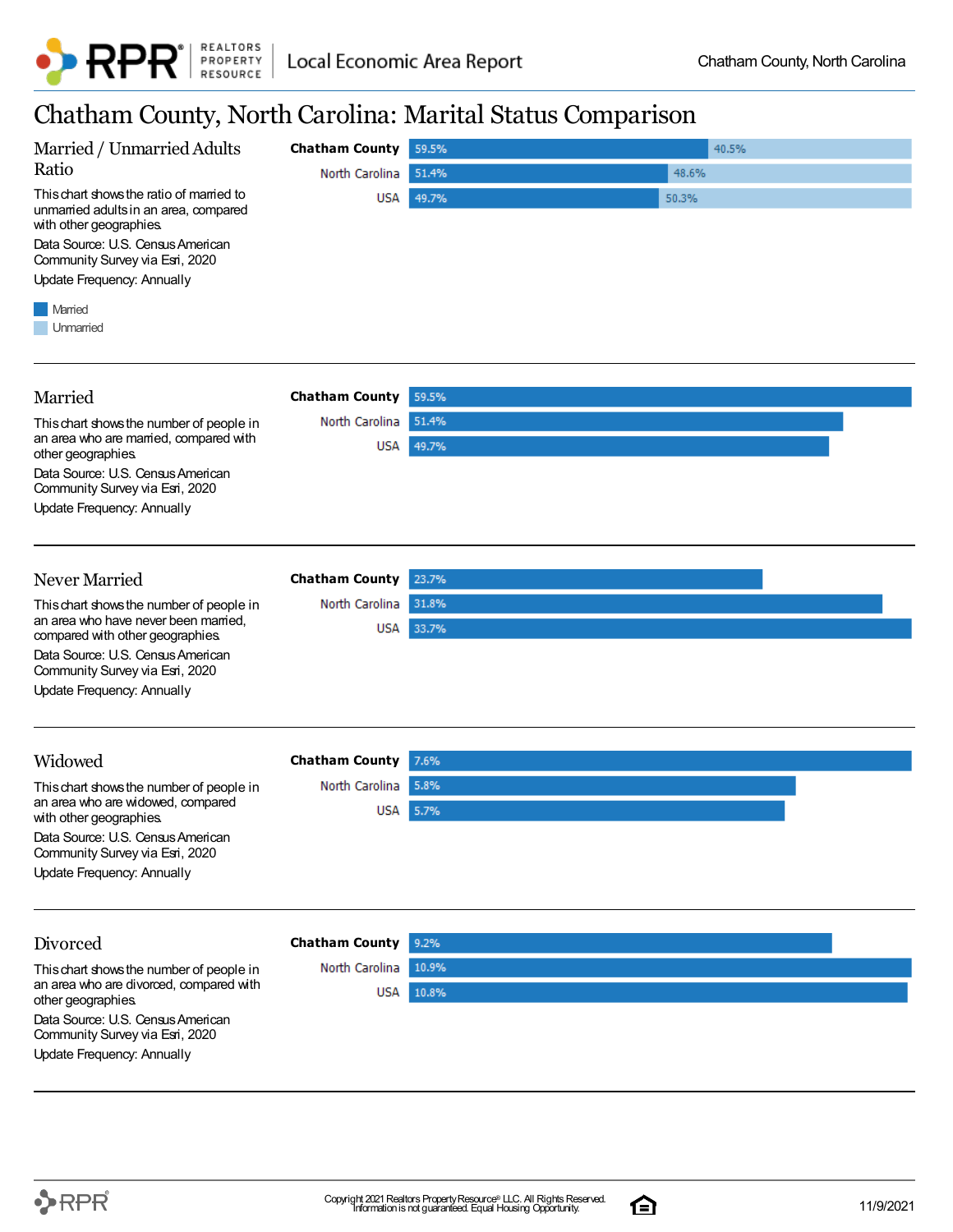

### Chatham County, North Carolina: Economic Comparison

| Average Household Income                                                           | <b>Chatham County</b> | \$98,553  |
|------------------------------------------------------------------------------------|-----------------------|-----------|
| This chart shows the average household                                             |                       | \$113,485 |
| income in an area, compared with other<br>geographies.                             | North Carolina        | \$76,665  |
| Data Source: U.S. Census American                                                  |                       | \$87,722  |
| Community Survey via Esri, 2020<br><b>Update Frequency: Annually</b>               | USA                   | \$87,358  |
| 2020                                                                               |                       | \$99,599  |
| 2025 (Projected)                                                                   |                       |           |
|                                                                                    |                       |           |
|                                                                                    |                       |           |
| Median Household Income                                                            | <b>Chatham County</b> | \$62,684  |
| This chart shows the median household<br>income in an area, compared with other    |                       | \$75,540  |
| geographies.                                                                       | North Carolina        | \$54,138  |
| Data Source: U.S. Census American<br>Community Survey via Esri, 2020               |                       | \$60,762  |
| <b>Update Frequency: Annually</b>                                                  | USA                   | \$60,507  |
| 2020                                                                               |                       | \$69,133  |
| 2025 (Projected)                                                                   |                       |           |
|                                                                                    |                       |           |
|                                                                                    |                       |           |
| Per Capita Income                                                                  | <b>Chatham County</b> | \$40,004  |
| This chart shows per capita income in an<br>area, compared with other geographies. |                       | \$46,021  |
| Data Source: U.S. Census American                                                  | North Carolina        | \$30,207  |
| Community Survey via Esri, 2020<br><b>Update Frequency: Annually</b>               | USA                   | \$34,522  |
|                                                                                    |                       | \$33,005  |
| 2020<br>2025 (Projected)                                                           |                       | \$37,561  |
|                                                                                    |                       |           |
|                                                                                    |                       |           |
| Average Disposable Income                                                          | <b>Chatham County</b> | \$71,377  |
| This chart shows the average disposable                                            | North Carolina        | \$58,280  |
| income in an area, compared with other<br>geographies                              | <b>USA</b>            | \$65,402  |
| Data Source: U.S. Census American                                                  |                       |           |
| Community Survey via Esri, 2020<br>Update Frequency: Annually                      |                       |           |
|                                                                                    |                       |           |

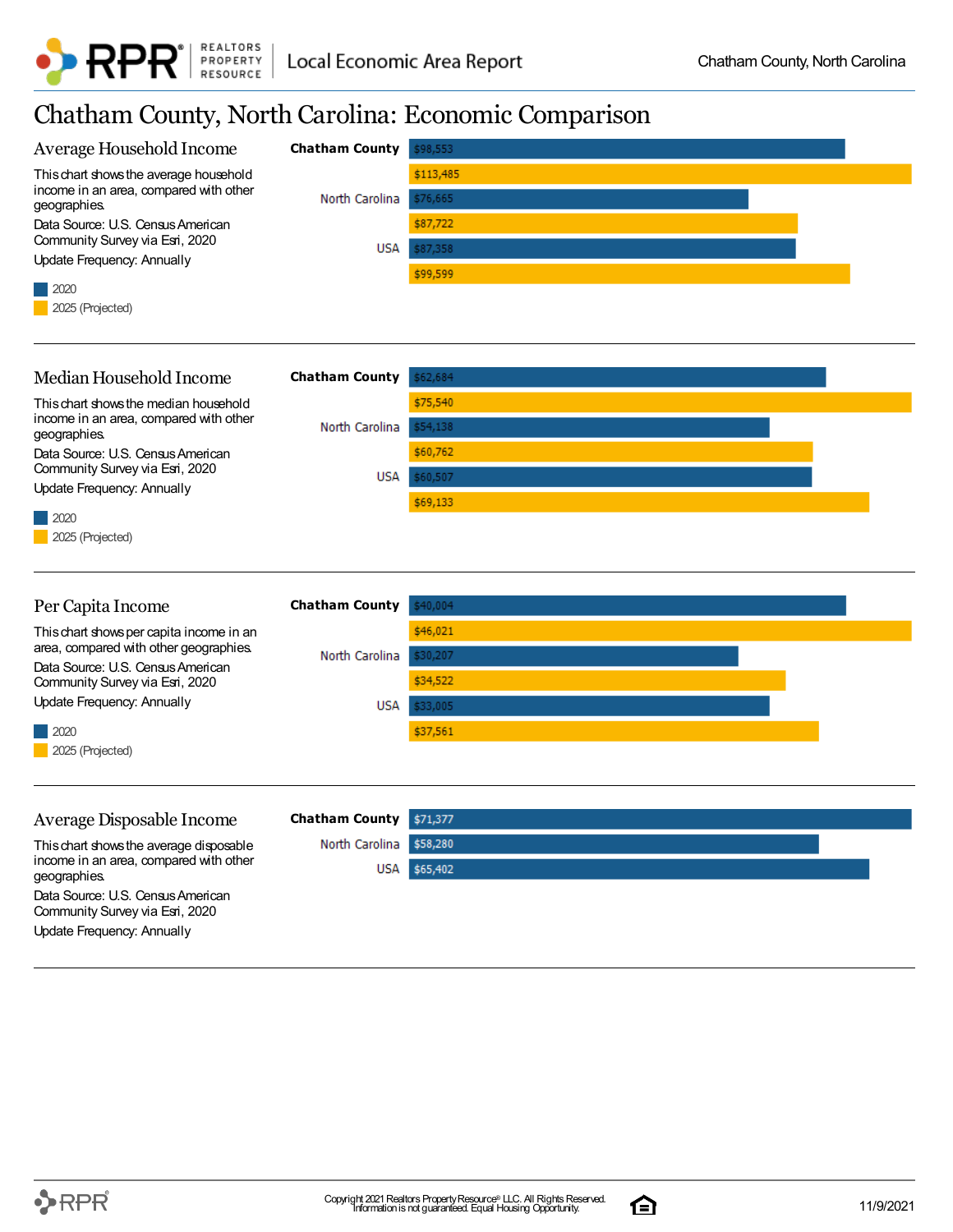

#### Unemployment Rate

This chart shows the unemployment trend in an area, compared with other geographies. Data Source: Bureau of Labor Statistics

via 3DL

Update Frequency: Monthly





| <b>Employment Count by</b>                                                     | <b>Health Care and Social Assistance</b>          | 4,854 |
|--------------------------------------------------------------------------------|---------------------------------------------------|-------|
| Industry                                                                       | Manufacturing                                     | 4,816 |
| This chart shows industries in an area<br>and the number of people employed in | Construction                                      | 3,797 |
| each category.                                                                 | Education                                         | 3,768 |
| Data Source: Bureau of Labor Statistics<br>via Esri, 2020                      | Professional, Scientific and Technical            | 2,920 |
| <b>Update Frequency: Annually</b>                                              | Retail Trade                                      | 2,816 |
|                                                                                | Accommodation and Food                            | 2,239 |
|                                                                                | Other                                             | 2,081 |
|                                                                                | <b>Public Administration</b>                      | 1,288 |
|                                                                                | Administrative Support and Waste Management 1,140 |       |
|                                                                                | Transportation and Warehousing                    | 1,026 |
|                                                                                | <b>Finance and Insurance</b>                      | 866   |
|                                                                                | Real Estate, Rental and Leasing                   | 601   |
|                                                                                | Agriculture, Forestry, Fishing and Hunting        | 515   |
|                                                                                | Wholesale Trade                                   | 482   |
|                                                                                | Arts, Entertainment and Recreation                | 474   |
|                                                                                | Information                                       | 419   |
|                                                                                | <b>Utilities</b>                                  | 203   |
|                                                                                | Mining                                            | 34    |
|                                                                                | <b>Business Management</b>                        | 18    |
|                                                                                |                                                   |       |

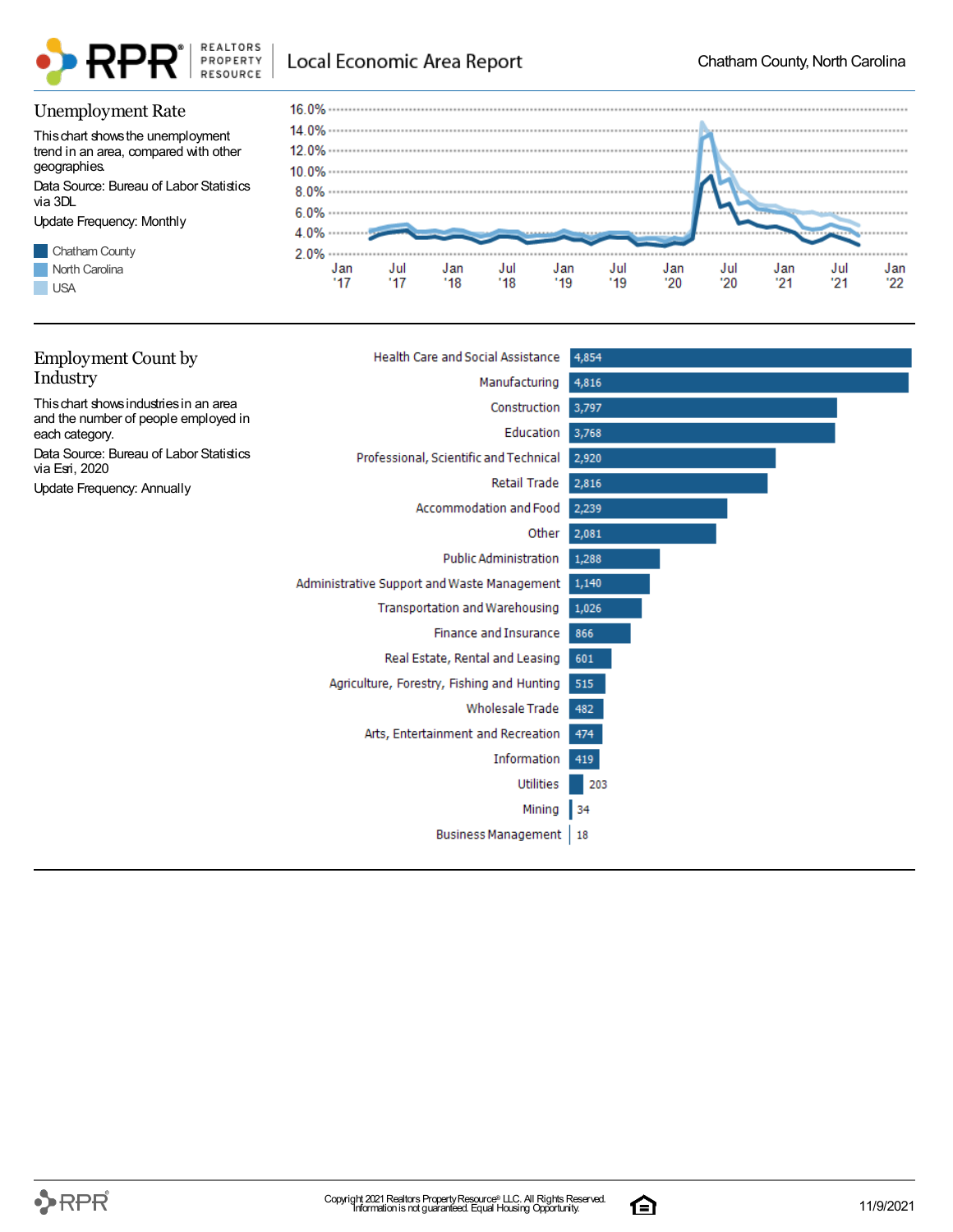

North Carolina 4.1%

USA 3.9%

### Chatham County, North Carolina: Education Comparison

| ັ້                                                                                                   |                       |       |
|------------------------------------------------------------------------------------------------------|-----------------------|-------|
| Less than 9th Grade                                                                                  | <b>Chatham County</b> | 4.6%  |
| This chart shows the percentage of                                                                   | North Carolina        | 4.3%  |
| people in an area who have less than a<br>ninth grade education, compared with<br>other geographies. | USA                   | 4.9%  |
| Data Source: U.S. Census American<br>Community Survey via Esri, 2020                                 |                       |       |
| Update Frequency: Annually                                                                           |                       |       |
|                                                                                                      |                       |       |
| Some High School                                                                                     | <b>Chatham County</b> | 17.7% |
| This chart shows the percentage of                                                                   | North Carolina        | 21.1% |
| people in an area whose highest<br>educational achievement is some high                              | USA                   | 20.2% |
| school, without graduating or passing a<br>high school GED test, compared with<br>other geographies. |                       |       |
| Data Source: U.S. Census American<br>Community Survey via Esri, 2020                                 |                       |       |
| Update Frequency: Annually                                                                           |                       |       |
|                                                                                                      |                       |       |

#### High School GED **Chatham County**

This chart shows the percentage of people in an area whose highest educational achievement is passing a high school GED test, compared with other geographies.

Data Source: U.S. Census American Community Survey via Esri, 2020

Update Frequency: Annually

#### High School Graduate

This chart shows the percentage of people in an area whose highest educational achievement is high school, compared with other geographies. Data Source: U.S. Census American Community Survey via Esri, 2020 Update Frequency: Annually

| <b>Chatham County</b> 17.5% |                  |  |
|-----------------------------|------------------|--|
| North Carolina 21.5%        |                  |  |
|                             | <b>USA</b> 23.1% |  |
|                             |                  |  |

#### Some College

This chart shows the percentage of people in an area whose highest educational achievement is some college, without receiving a degree, compared with other geographies.

Data Source: U.S. Census American Community Survey via Esri, 2020

Update Frequency: Annually





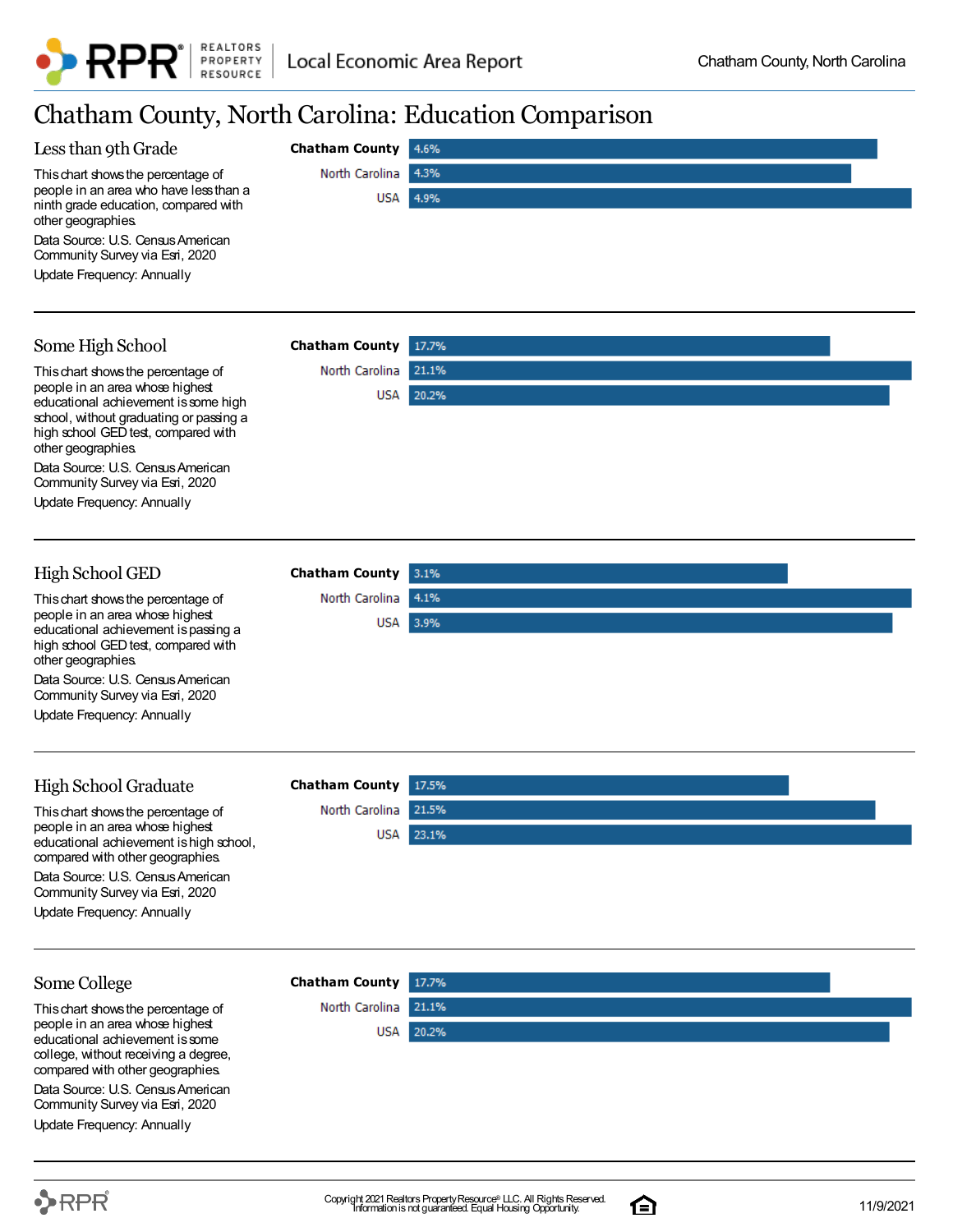

| <b>Associate Degree</b>                                                                                                                 | <b>Chatham County</b> | 7.6%  |
|-----------------------------------------------------------------------------------------------------------------------------------------|-----------------------|-------|
| This chart shows the percentage of                                                                                                      | North Carolina        | 9.5%  |
| people in an area whose highest<br>educational achievement is an associate<br>degree, compared with other<br>geographies.               | <b>USA</b>            | 8.6%  |
| Data Source: U.S. Census American<br>Community Survey via Esri, 2020                                                                    |                       |       |
| <b>Update Frequency: Annually</b>                                                                                                       |                       |       |
| <b>Bachelor's Degree</b>                                                                                                                | <b>Chatham County</b> | 22.8% |
|                                                                                                                                         |                       |       |
| This chart shows the percentage of                                                                                                      | North Carolina        | 20.6% |
| people in an area whose highest<br>educational achievement is a bachelor's<br>degree, compared with other<br>geographies                | USA                   | 20.0% |
| Data Source: U.S. Census American<br>Community Survey via Esri, 2020                                                                    |                       |       |
| Update Frequency: Annually                                                                                                              |                       |       |
|                                                                                                                                         |                       |       |
| Grad/Professional Degree                                                                                                                | <b>Chatham County</b> | 20.2% |
| This chart shows the percentage of                                                                                                      | North Carolina        | 11.5% |
| people in an area whose highest<br>educational achievement is a graduate<br>or professional degree, compared with<br>other geographies. | USA                   | 12.5% |

Data Source: U.S. Census American Community Survey via Esri, 2020

Update Frequency: Annually

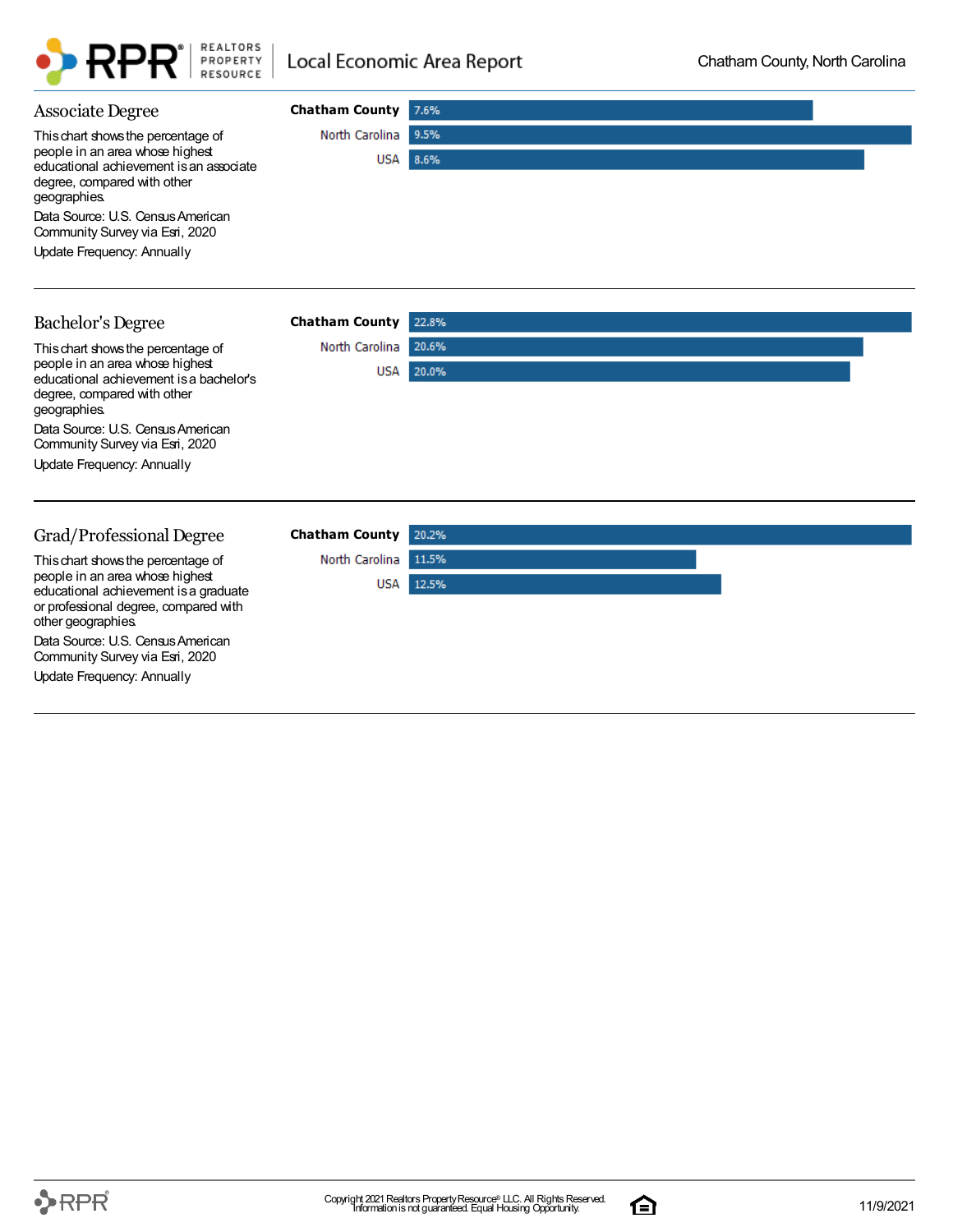### Chatham County, North Carolina: Commute Comparison



| How People Get to Work                                                              | Drive Alone         | 85.5%      |
|-------------------------------------------------------------------------------------|---------------------|------------|
| This chart shows the types of                                                       | Carpool             | 11.2%      |
| transportation that residents of the area<br>you searched use for their commute, by | Work at Home 8.8%   |            |
| percentage of an area's population.                                                 |                     | Walk 1.4%  |
| Data Source: U.S. Census American<br>Community Survey via Esri, 2020                |                     | Other 0.9% |
| Update Frequency: Annually                                                          |                     | Bus 0.7%   |
| Chatham County                                                                      | Public Transit 0.7% |            |
|                                                                                     | Motorcycle          | 0.2%       |
|                                                                                     | Taxi                | 0.1%       |
|                                                                                     | Bicycle             | 0.1%       |
|                                                                                     |                     |            |

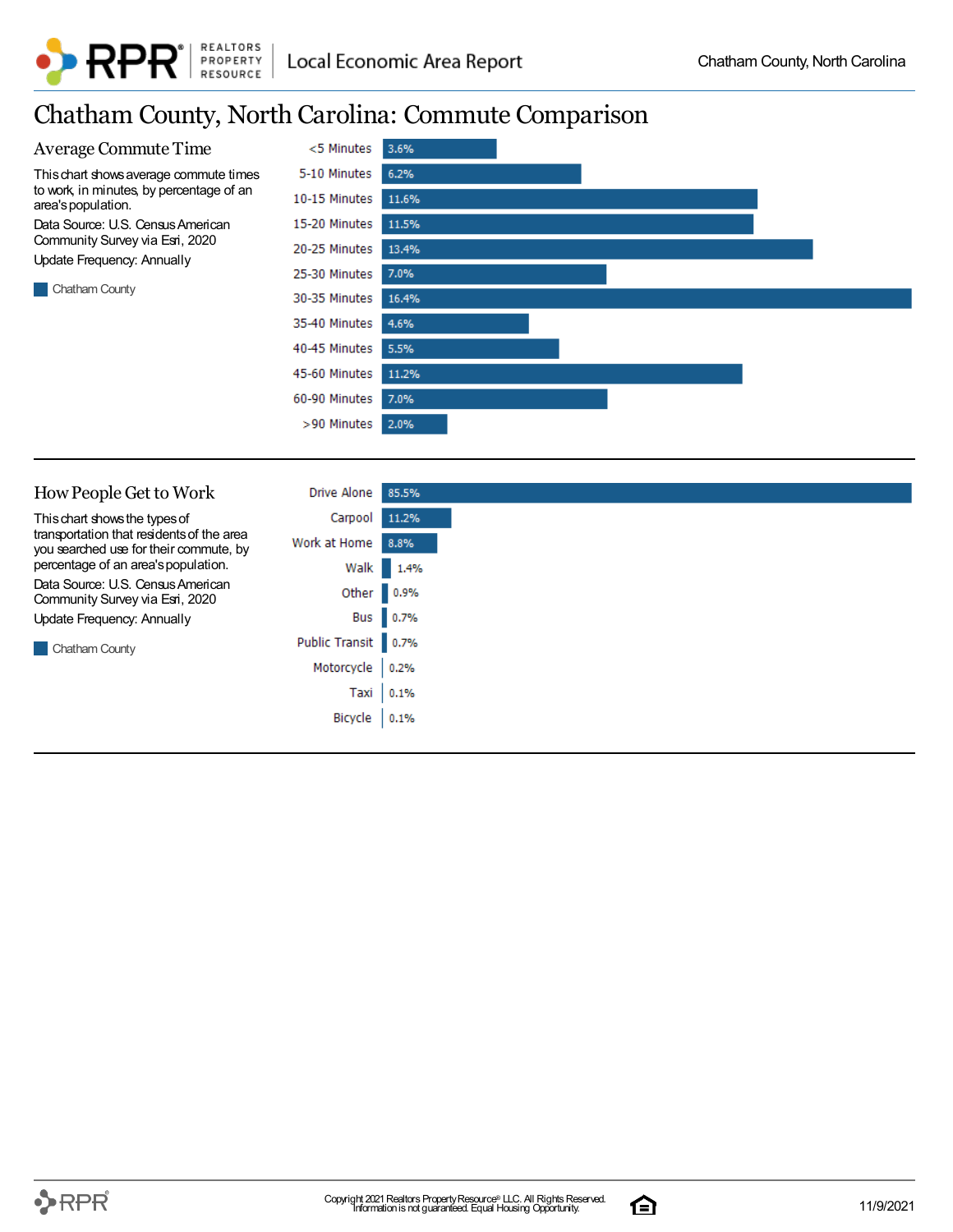

### Chatham County, North Carolina: Home Value Comparison

|                                                                                                                                                               | Chatham County | \$484,000 |
|---------------------------------------------------------------------------------------------------------------------------------------------------------------|----------------|-----------|
| This chart displays property estimates for                                                                                                                    | North Carolina | \$293,300 |
| an area and a subject property, where<br>one has been selected. Estimated home<br>values are generated by a valuation<br>model and are not formal appraisals. | <b>USA</b>     | \$293,300 |
| Data Source: Valuation calculations<br>based on public records and MLS sources<br>where licensed                                                              |                |           |
| Update Frequency: Monthly                                                                                                                                     |                |           |
|                                                                                                                                                               |                |           |
|                                                                                                                                                               |                |           |
| 12 mo. Change in Median                                                                                                                                       | Chatham County | $+19.2%$  |
|                                                                                                                                                               |                |           |
| <b>Estimated Home Value</b>                                                                                                                                   | North Carolina | $+19.9%$  |